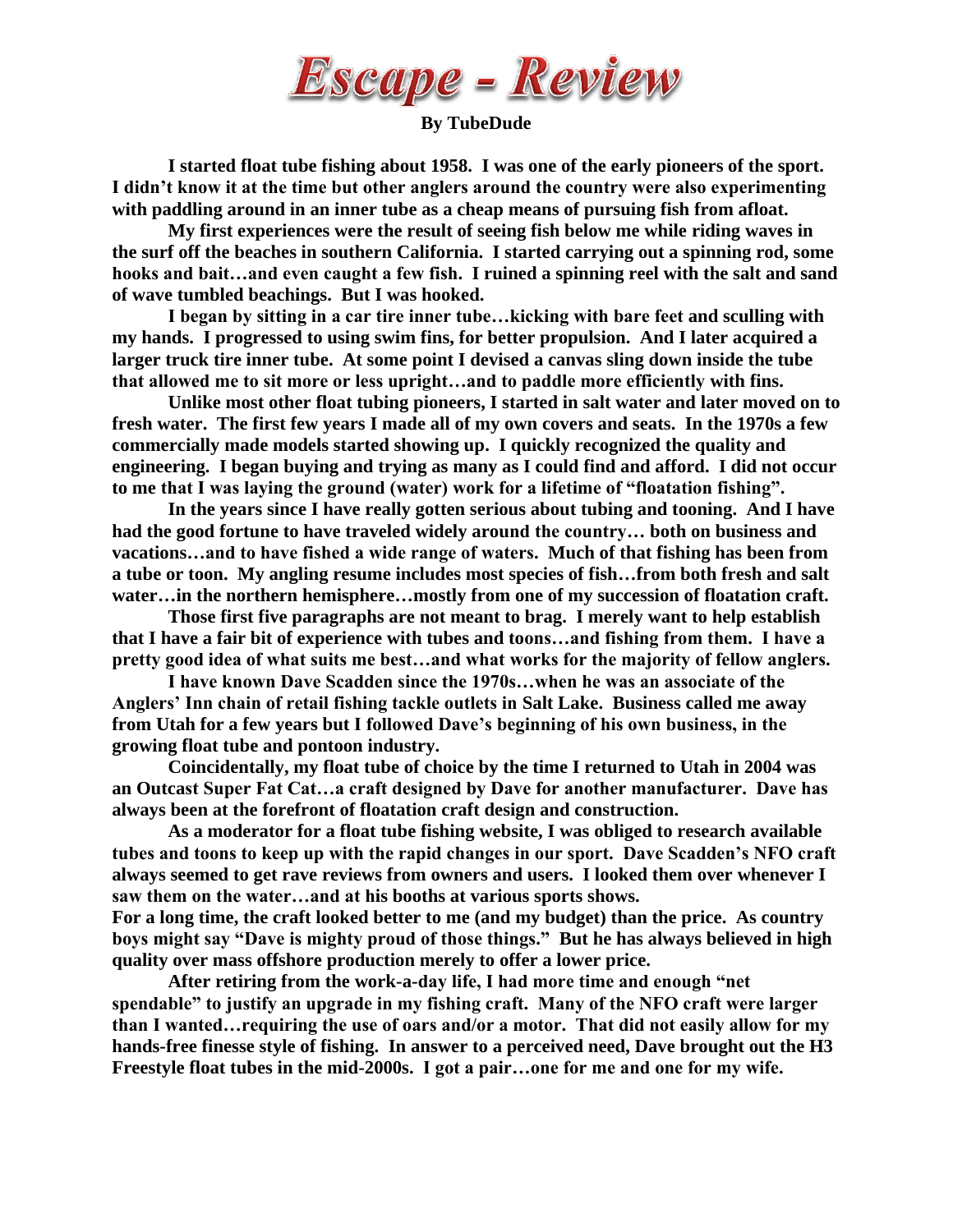

*This photo includes the two H3 Freestyle tubes my wife and I used for a couple of years.* 

**But when the Outlaw Renegade came out, I made the leap. "Big Blue" replaced my Fat Cat…at least for a while.**



*My Renegade…with all the PVC stuff. It includes 5 rod holders, tool rack, sonar and electric motor.*

**I loved the Renegade. It was a frameless and bladderless pontoon…smaller than some one-man pontoons but with big floatation capacity, big pockets, etc. However, I have never been fond of using the oars on a pontoon…especially if I have it rigged for an electric motor. As mentioned, I prefer "hands-free" fishing. I use fin power for short moves and for maintaining position while casting. The electric works well for longer moves and for getting back to the vehicle at the end of a long fishing day…especially if that requires bucking against a stiff breeze blowing from the wrong direction.**

**The Renegade was just large enough that it required a noticeably greater amount of physical exertion throughout a full day of fishing than I was used to in my smaller float tubes. I had to either quit sooner or kick less to keep from getting leg cramps before the end of the trip. And if any kind of breeze came up the higher profile caught the wind more and I had to work even harder.**

**Another angler made me an offer for my tricked out Renegade that I couldn't refuse and I went back to fishing from a Super Fat Cat. But I missed the motor, so I installed one.**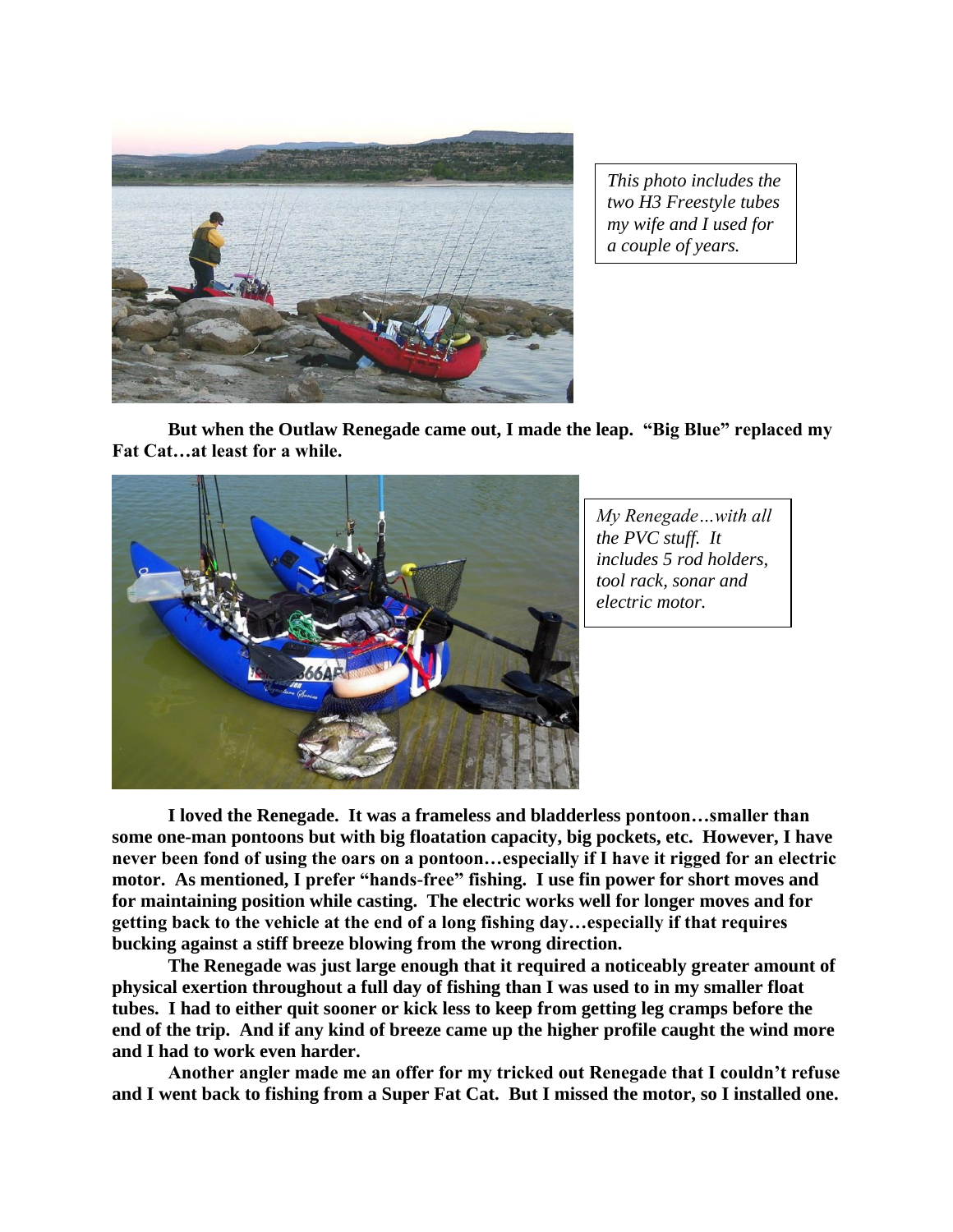

*One of the first float tubes upon which I installed an electric trolling motor. This Fat Cat required the addition of some extra floatation (boat bumpers) behind the seat (under the tube) to support the added weight of motor and battery.*

**Adding a motor and heavy battery to a float tube requires extra floatation in the motor end…and a customized motor mount. I made it work and it helped make me more mobile. But I lusted after a slightly larger craft…although not as big as the Renegade.**

**When Dave Scadden brought out the first models of the Escape, I studied the specs. My first evaluation was that it offered a bit more size and a lot more floatation than I had with the Fat Cats. But it appeared that there would not be sufficient space behind the seat to carry my large deep cycle battery. So I procrastinated on looking more closely.**

**The Escape had been on the market for a while before I finally got an opportunity to see one up close and personal. I was immediately impressed. It was close in size to the H3 Freestyle I had previously owned, but slightly larger. And the large air chambers visibly provided much more floatation. The final kicker was that there was clearly enough space behind the seat to squeeze in my large battery…for an electric motor.**

**I truly believed I could fish comfortably and efficiently in an Escape. So I bought one. After tricking it out with my customary rod holders, utility (tool) rack and sonar I put it in the water. I was pleasantly surprised to find that even loaded down in front with the 40# thrust electric motor and the big 65# deep cycle battery the fully equipped craft floated virtually level upon the water…with no need for the addition of extra floatation.**



*This is my Escape, with all the PVC pimping. It is becoming an efficient fishing machine.*